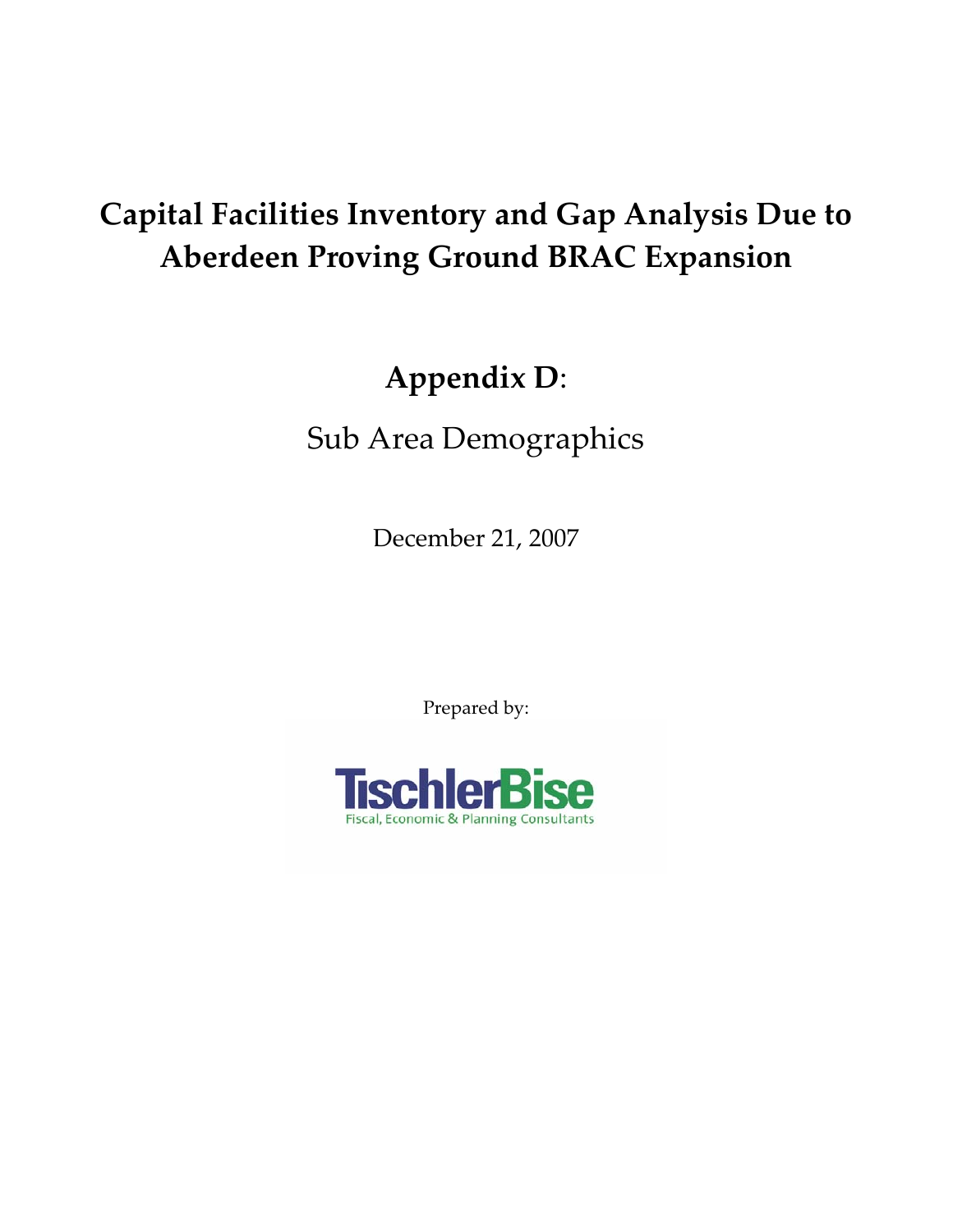#### **Table of Contents**

#### **APPENDIX D: SUB AREA DEMOGRAPHICS AND ALLOCATION METHODOLOGY . 2**

| Table D-2: BRAC and non-BRAC Growth by TAZ Within the Fallston Fire and Ambulance Company 4 |  |
|---------------------------------------------------------------------------------------------|--|
|                                                                                             |  |
| Table D-3. BRAC and non-BRAC Students by School and School Type (Two Examples and Total) 6  |  |
|                                                                                             |  |

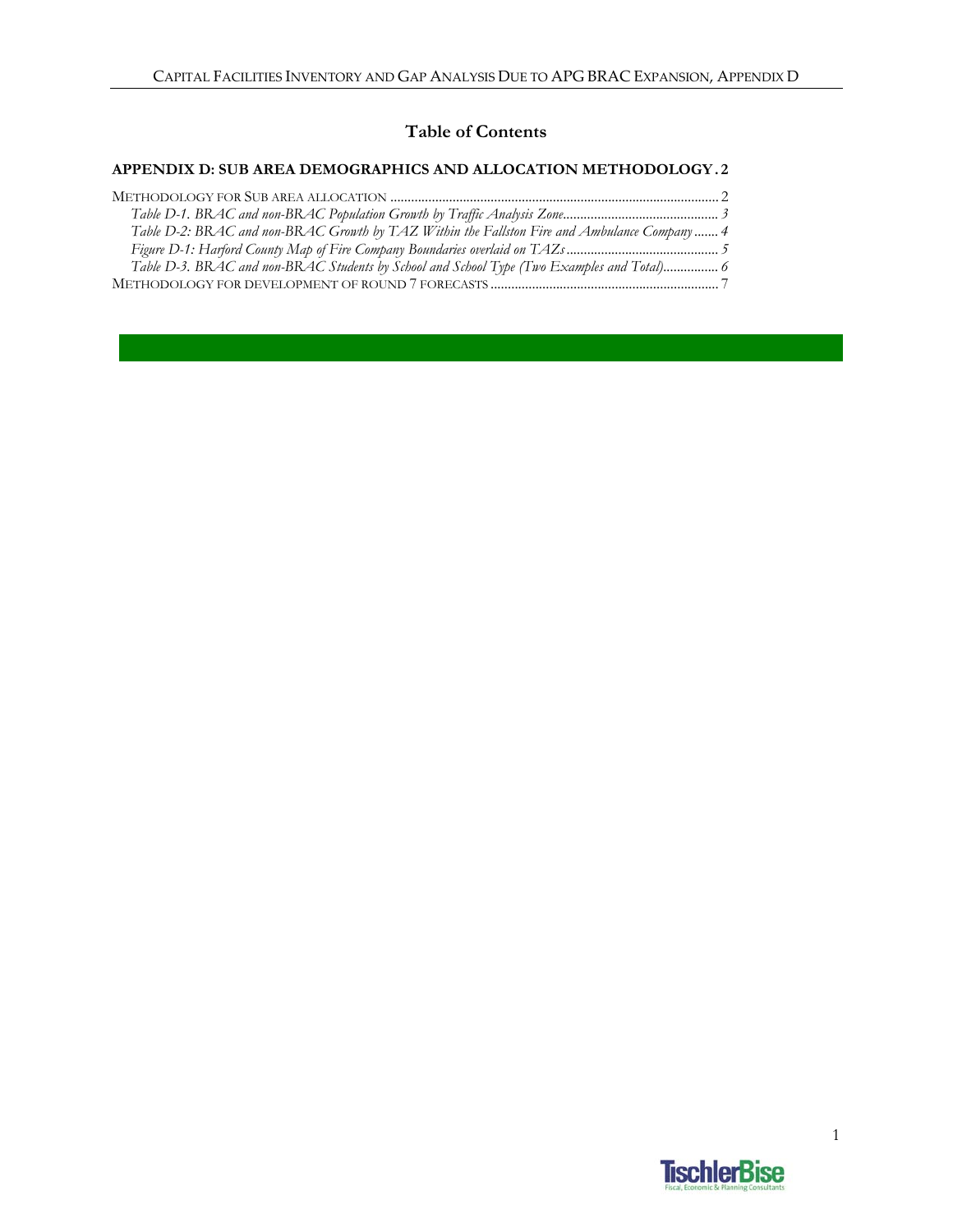# APPENDIX D: SUB AREA DEMOGRAPHICS AND ALLOCATION **METHODOLOGY**

# **METHODOLOGY FOR SUB AREA ALLOCATION**

A sub area analysis was conducted for Harford County Fire/EMS and public school capital facilities. This was done because of the magnitude of Aberdeen Proving Ground (APG) BRAC impact on Harford County and the availability of sub area data. Each of these facility categories has distinct service areas that define where service is provided. For Fire/EMS, service is provided by volunteer fire companies, each with its own service area. Harford County Public Schools has distinct attendance areas for elementary schools and middle/high schools.

The methodology used by TischlerBise to allocate BRAC and non‐BRAC growth by Traffic Analysis Zone (TAZ) using Round 7 projections is described in this Appendix. The methodology used by Harford County to allocate population, employment, and households for the Round 7 projections by TAZ is detailed at the end of the Appendix.

Round 7 projections use TAZs to allocate population, employment, and households at a sub county level. The projections are made in five year increments from 2000 to 2030 with the last update issued within the past year. Round 7 is the most recent projection issued by Harford County and includes APG BRAC growth in the County. However, the County does not distinguish between BRAC and non‐BRAC growth. Based on feedback from Harford County, Sage BRAC projections for population, employment, and households are considered to be a subset of Harford County's total growth projection in Round 7. The methodology used to distinguish BRAC growth from non‐BRAC for Fire/EMS and public school capital facilities is described in the following sections. Sage BRAC projections were not allocated by sub area. Upon direction from the County, Sage projections are distributed to sub areas based on the distribution of total growth in Harford County's Round 7 projections.

## **ALLOCATING GROWTH BY TRAFFIC ANALYSIS ZONE**

The sub area allocation process described below is used to apportion population, household, and employment growth on a sub area basis.

The Aberdeen Proving Ground BRAC impact is anticipated to occur between 2007 and 2017 per the Sage report. However, sub county TAZ data is only available in five year increments. The five year increments used were 2005 to 2010 and 2015 to 2020. A straight line projection was used between 2005 to 2010 and 2015 to 2020 by TAZ in order to obtain total population for each TAZ in 2007 and 2017. Population and employment drive the demand for Fire and EMS services; therefore fire company boundaries use these two demand units to project future need for services. Households, which are used to derive student enrollment projections, drive the demand for school facilities.

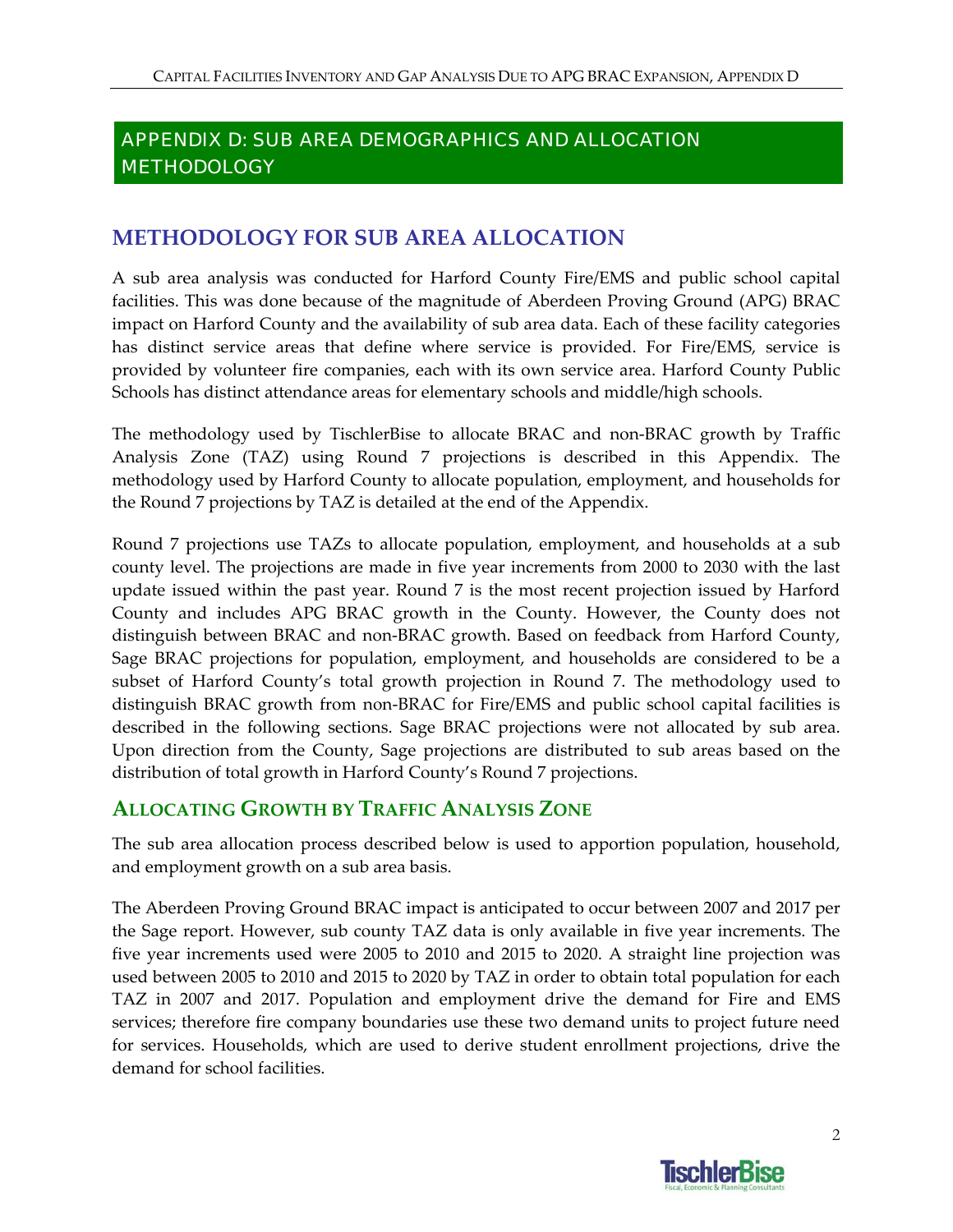The difference between 2007 and 2017 by TAZ is considered to be the growth in the County due to the impact of BRAC and normal County (non‐BRAC) development. The TAZs are then summed to obtain total growth in the County. The population increases or decreases are then divided by the total increase in population from 2007 to 2017. This results in a percentage increase or decrease for each TAZ. The percentage is then multiplied by the total BRAC growth in population reported by Sage (19,059) for Harford County to obtain the increase or decrease in population for each TAZ due to BRAC. The difference between BRAC growth and total growth for each TAZ is considered to be regular county (non‐BRAC) growth. The BRAC and non‐BRAC population growth by TAZ, increase in the same proportion that is forecasted in Round 7. This means that if the total Round 7 population projections for TAZ 904 are expected to increase by 2.2%, the BRAC and non‐BRAC population will also increase by 2.2% from 2007 to 2017. A sample of the results can be seen in Table D-1.

|            | <b>Round 7 Projections</b> |          |          |          | <b>Straightline Projections</b> |         | Difference  | Pct. of Growth | <b>BRAC</b> Pop | non-BRAC Pop |
|------------|----------------------------|----------|----------|----------|---------------------------------|---------|-------------|----------------|-----------------|--------------|
| <b>TAZ</b> | Pop $05$                   | Pop $10$ | Pop $15$ | Pop $20$ | 2007                            | 2017    | Pop $07-17$ | 2007-2017      | 2007-2017       | 2007-2017    |
| 863        | 1017                       | 1071     | 1116     | 1120     | 1,039                           | 1,118   | 79          | 0.2611%        | 50              | 29           |
| 864        | 1858                       | 2032     | 2185     | 2210     | 1,928                           | 2,195   | 267         | 0.8839%        | 168             | 99           |
| 904        | 1814                       | 2217     | 2591     | 2750     | 1,975                           | 2,655   | 679         | 2.2459%        | 428             | 251          |
| 915        | 2194                       | 2171     | 2131     | 2105     | 2,185                           | 2,121   | $-64$       | $-0.2122%$     | $-40$           | $-24$        |
| 944        | 4905                       | 7318     | 9728     | 10188    | 5,870                           | 9,912   | 4,042       | 13.3608%       | 2,546           | 1,495        |
| 996        | 1322                       | 1316     | 1299     | 1285     | 1,320                           | .293    | $-26$       | $-0.0866%$     | $-17$           | $-10$        |
| 997        | 779                        | 827      | 867      | 858      | 798                             | 863     | 65          | 0.2155%        | 41              | 24           |
| 1000       | 2666                       | 2879     | 3066     | 3104     | 2,751                           | 3,081   | 330         | 1.0909%        | 208             | 122          |
| Total      | 237,166                    | 256,996  | 274,264  | 276,977  | 245,098                         | 275,349 | 30,251      | 100%           | 19,059          | 11,192       |

#### **Table D‐1. BRAC and non‐BRAC Population Growth by Traffic Analysis Zone**

#### **GROWTH PROJECTIONS BY SERVICE AREA BOUNDARIES**

The next step of the methodology involved the use of Geographic Information Systems (GIS), which is a mapping and analysis tool that allows users to view the TAZs as a map. The fire company boundary layer was overlaid with the TAZ layer so that an analysis could be performed to determine which TAZs fell within certain fire company boundaries, as shown in Figure D-1. This was also done with public schools by type (elementary, middle, and high) using households.

If a TAZ is completely within a fire company boundary it was allocated to that particular fire company. However, if a TAZ overlapped two or more fire boundaries then a proportionate share was used to assign a portion of the total acreage of the TAZ to each fire company the TAZ overlapped. An example is shown in Figure D‐1. TAZ 00904 overlaps three fire company boundaries (Bel Air, Fallston, and Joppa Magnolia). The total acreage for TAZ 904 is approximately 1,248 acres of which 34.8% lies within Bel Air, 14.8% within Fallston, and 50.4% within Joppa Magnolia. The BRAC population for TAZ 904 was then allocated based on this percentage to each fire company. All TAZs were allocated to the fire companies and then multiplied by the percentage to obtain growth in population for BRAC and non‐BRAC within the fire company. The non‐BRAC growth for population and employment was not used in the level of service (LOS) or gap analysis.

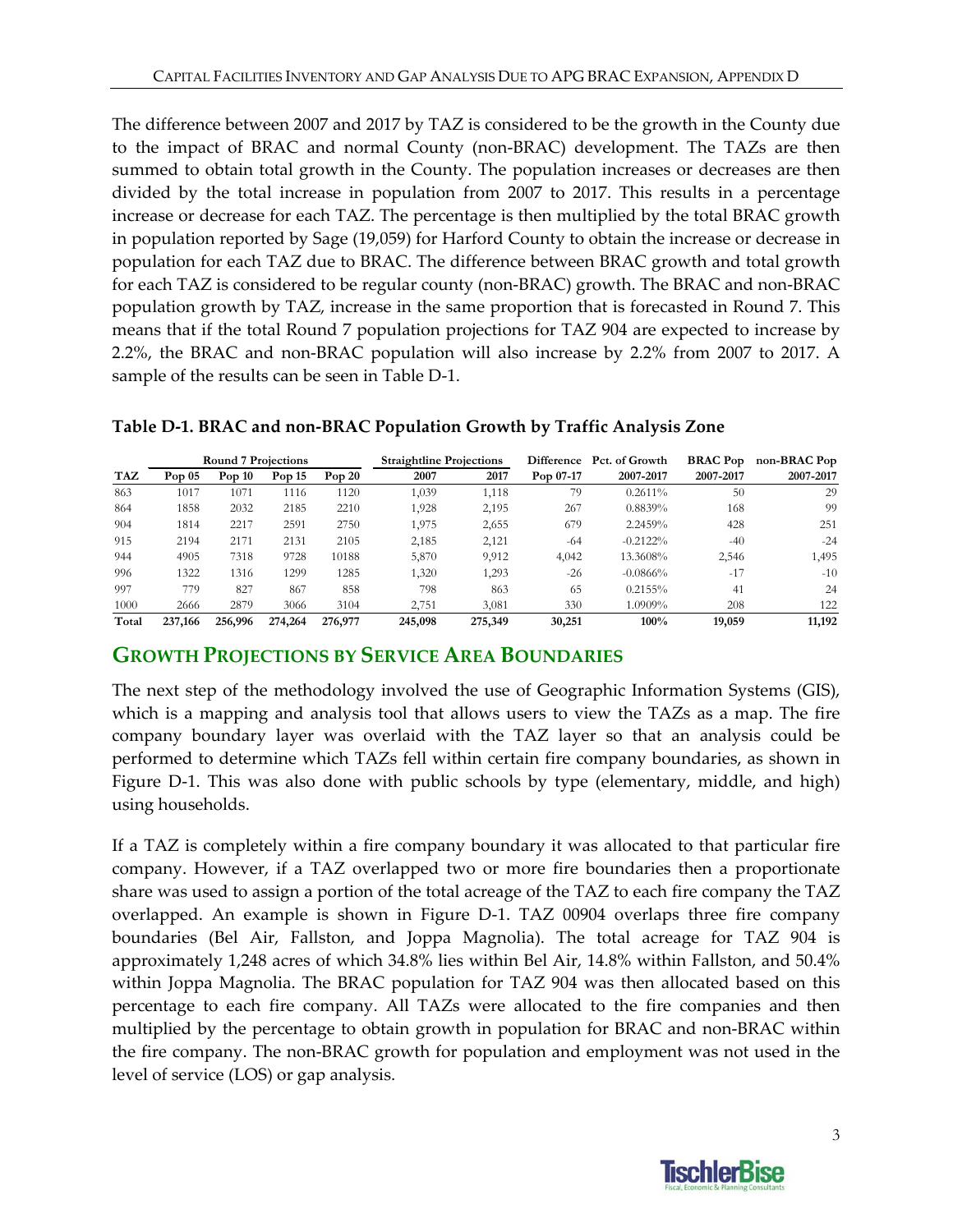|       |                    |                                     |           |          |             | non-BRAC     | <b>BRAC</b>                         |
|-------|--------------------|-------------------------------------|-----------|----------|-------------|--------------|-------------------------------------|
|       | <b>Total Acres</b> | Acres within Percent of non-BRAC    |           |          | <b>BRAC</b> |              | Population within Population within |
| TAZ   |                    | within TAZ Fire Company Total Acres |           | Pop 2017 | Pop 2017    | Fire Company | <b>Fire Company</b>                 |
| 871   | 982                | 41                                  | $4.2\%$   | 18       | 31          |              |                                     |
| 872   | 2538               | 889                                 | $35.5\%$  | 110      | 187         | 39           | 66                                  |
| 873   | 4308               | 2881                                | $68.0\%$  | 4        | 7           | 3            | 5                                   |
| 874   | 1583               | 821                                 | $52.2\%$  | 28       | 47          | 14           | 24                                  |
| 875   | 1152               | 1152                                | $100.0\%$ | 53       | 90          | 53           | 90                                  |
| 876   | 2227               | 2187                                | $100.0\%$ | 14       | 23          | 14           | 23                                  |
| 890   | 2233               | 1300                                | $59.4\%$  | 70       | 119         | 42           | 71                                  |
| 900   | 2263               | 2231                                | $99.0\%$  | 58       | 99          | 57           | 98                                  |
| 901   | 1676               | 915                                 | $55.5\%$  | 20       | 34          | 11           | 19                                  |
| 902   | 1793               | 1779                                | $100.0\%$ | 38       | 65          | 38           | 65                                  |
| 903   | 1814               | 1767                                | $100.0\%$ | $-2$     | $-3$        | $-2$         | $-3$                                |
| 904   | 1248               | 181                                 | $14.8\%$  | 251      | 428         | 37           | 63                                  |
| 906   | 1548               | 659                                 | $44.2\%$  | 30       | 50          | 13           | 22                                  |
| Total |                    |                                     |           |          |             | 320          | 545                                 |

### **Table D‐2: BRAC and non‐BRAC Growth by TAZ Within the Fallston Fire and Ambulance Company**

**TischlerBise**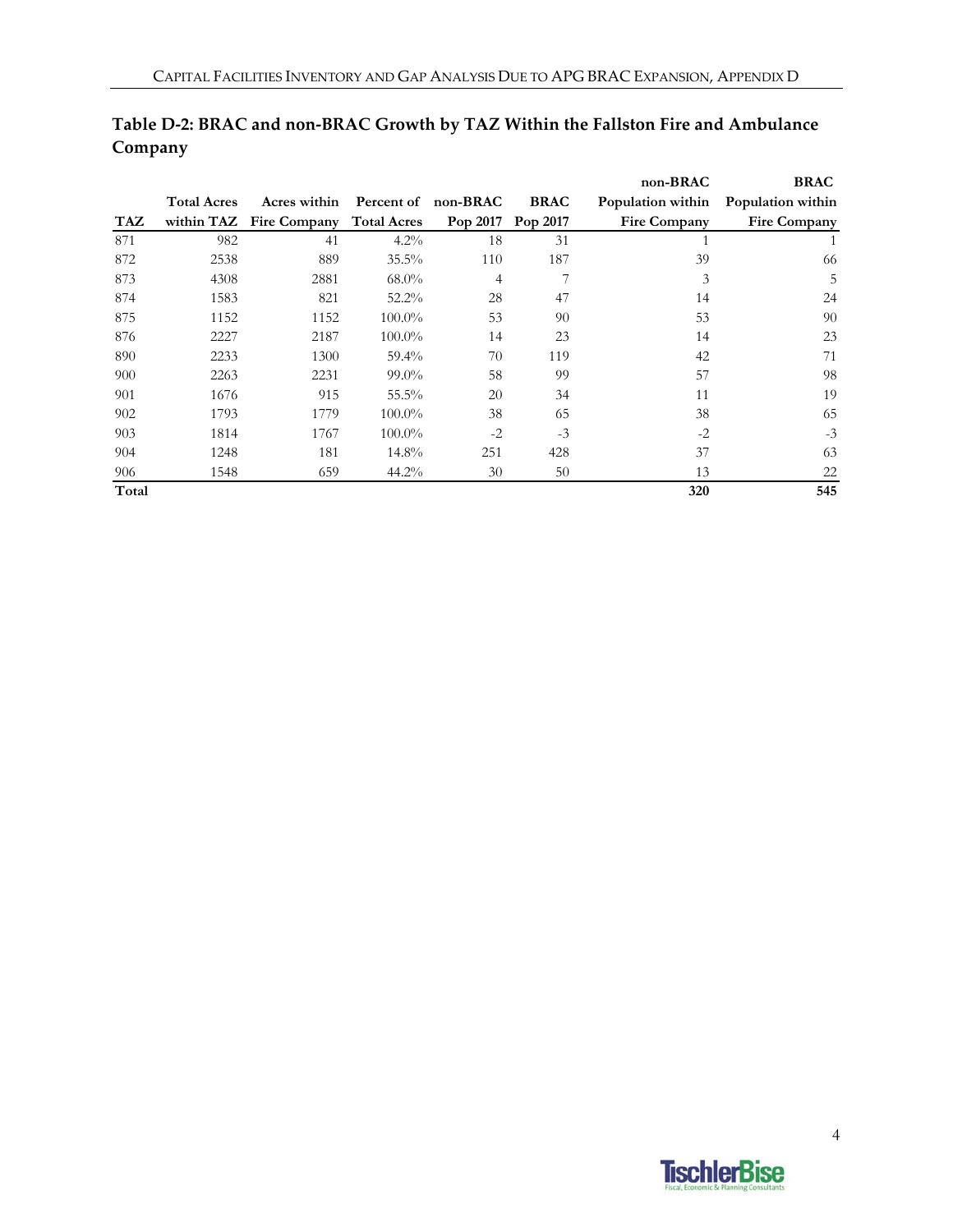

**Figure D‐1: Harford County Map of Fire Company Boundaries overlaid on TAZs**

## **SUB AREA METHODOLOGY FOR HARFORD COUNTY PUBLIC SCHOOLS**

Harford County public schools uses the same methodology described for the sub area allocation of growth, with some additional steps as households derive demand for schools. Table D‐3 shows two examples of schools for each school type, the balance of the remaining schools, and the total for each school type. Elementary schools have smaller attendance zones than middle and high schools, which means fewer households are allocated to each elementary school

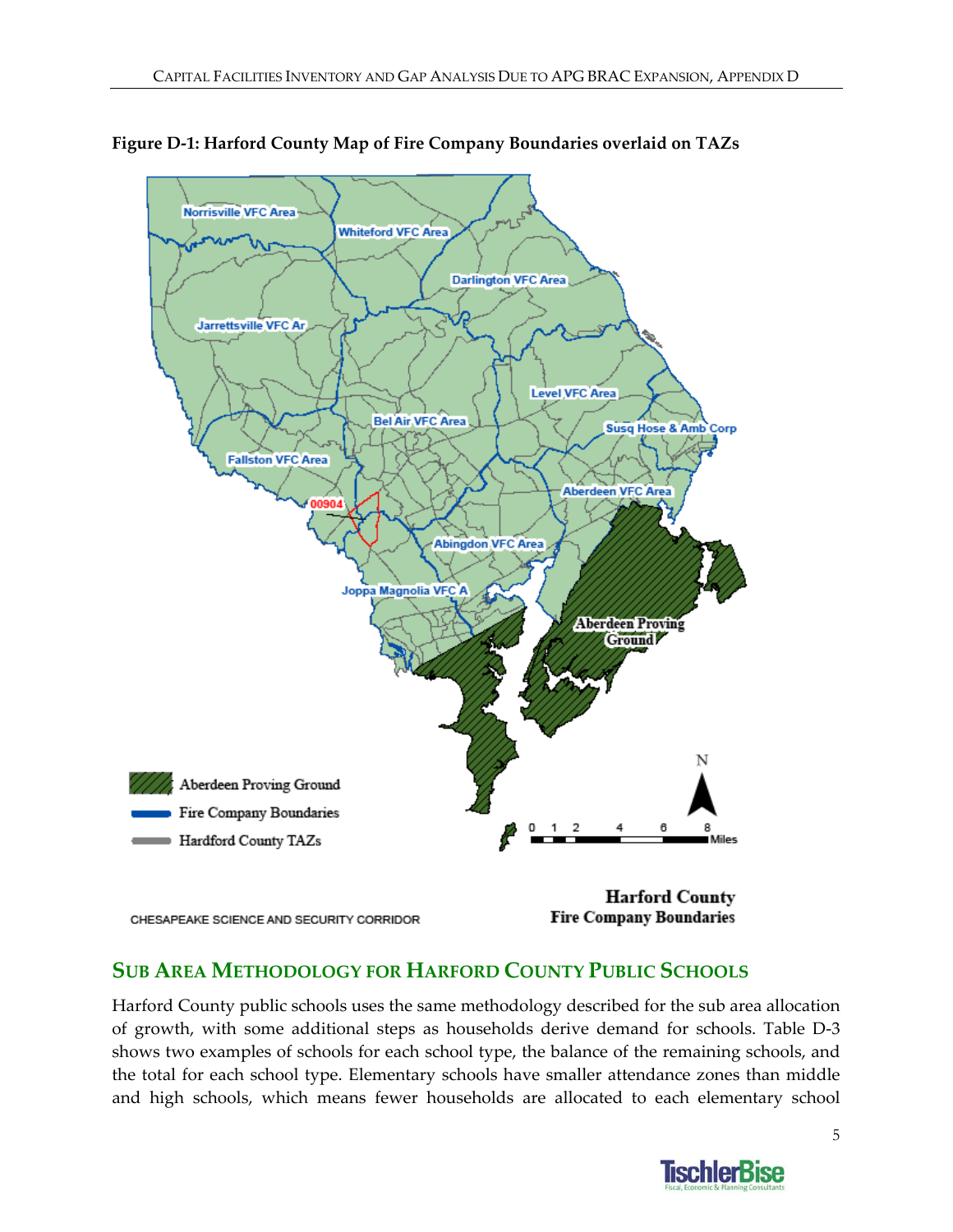attendance area. The middle and high schools have the same school attendance boundaries and therefore have the same number of households allocated to each school attendance zone, as shown in Table D-3. Based on the methodology used above, non-BRAC households will account for 7,574 households and BRAC 7,059 households. In the methodology section of the report, *Aberdeen Proving Ground BRAC Impacts on Seven Jurisdictions*, Sage stated that it obtained public school students by using a mid‐case scenario of 0.66 students per household for a BRAC increase of 4,624 public school students (Please see Sage report for a discussion of assumptions). The total in Table D‐3 (4,605 public school students) is slightly smaller than Sage's total because students in alternative school types were not included in the gap analysis, which accounted for 19 students.

For example, to calculate Abingdon elementary school students, the number of BRAC households were multiplied by 0.66 students per household and then multiplied by 45.3% (which is the percentage of total students in Harford County currently enrolled in elementary schools). The Harford County students per household figure of 0.43 is used to calculate non‐ BRAC students from non‐BRAC households. The same calculation is used to calculated BRAC and non-BRAC students (# of households X students per household X percentage of students in school type).

|                                                      |           |             |        | <b>Elementary Students</b> |                 |  |
|------------------------------------------------------|-----------|-------------|--------|----------------------------|-----------------|--|
|                                                      | non-BRAC  | <b>BRAC</b> | Total  | non BRAC                   | <b>BRAC</b>     |  |
| <b>School Type</b>                                   | <b>HH</b> | <b>HH</b>   | HH     | <b>Students</b>            | <b>Students</b> |  |
| Elementary Schools (45.3%)                           |           |             |        |                            |                 |  |
| Abingdon                                             | 255       | 238         | 493    | 50                         | 71              |  |
| Bakerfield                                           | 554       | 517         | 1,071  | 108                        | 153             |  |
| Balance                                              | 6,764     | 6,304       | 13,069 | 1,317                      | 1,870           |  |
| Total                                                | 7,574     | 7,059       | 14,633 | 1,475                      | 2,094           |  |
| Middle Schools (23.2%)                               |           |             |        |                            |                 |  |
| Aberdeen                                             | 1,643     | 1,532       | 3,175  | 164                        | 233             |  |
| Bel Air                                              | 752       | 700         | 1,452  | 75                         | 106             |  |
| Balance                                              | 5,179     | 4,827       | 10,006 | 516                        | 733             |  |
| Total                                                | 7,574     | 7,059       | 14,633 | 755                        | 1,072           |  |
| High Schools (31.3%)                                 |           |             |        |                            |                 |  |
| Aberdeen                                             | 1,643     | 1,532       | 3,175  | 220                        | 312             |  |
| Bel Air                                              | 752       | 700         | 1,452  | 101                        | 143             |  |
| Balance                                              | 5,179     | 4,827       | 10,006 | 693                        | 984             |  |
| Total                                                | 7,574     | 7,059       | 14,633 | 1,014                      | 1,439           |  |
| <b>Total Students</b>                                |           |             |        | 3,244                      | 4,605           |  |
|                                                      |           |             |        |                            |                 |  |
| $\mathbf{C}_{\mathbf{t}}$ dents not Household (DDAC) |           | 0.66        |        |                            |                 |  |

**Table D‐3. BRAC and non‐BRAC Students by School and School Type (Two Examples and Total)**